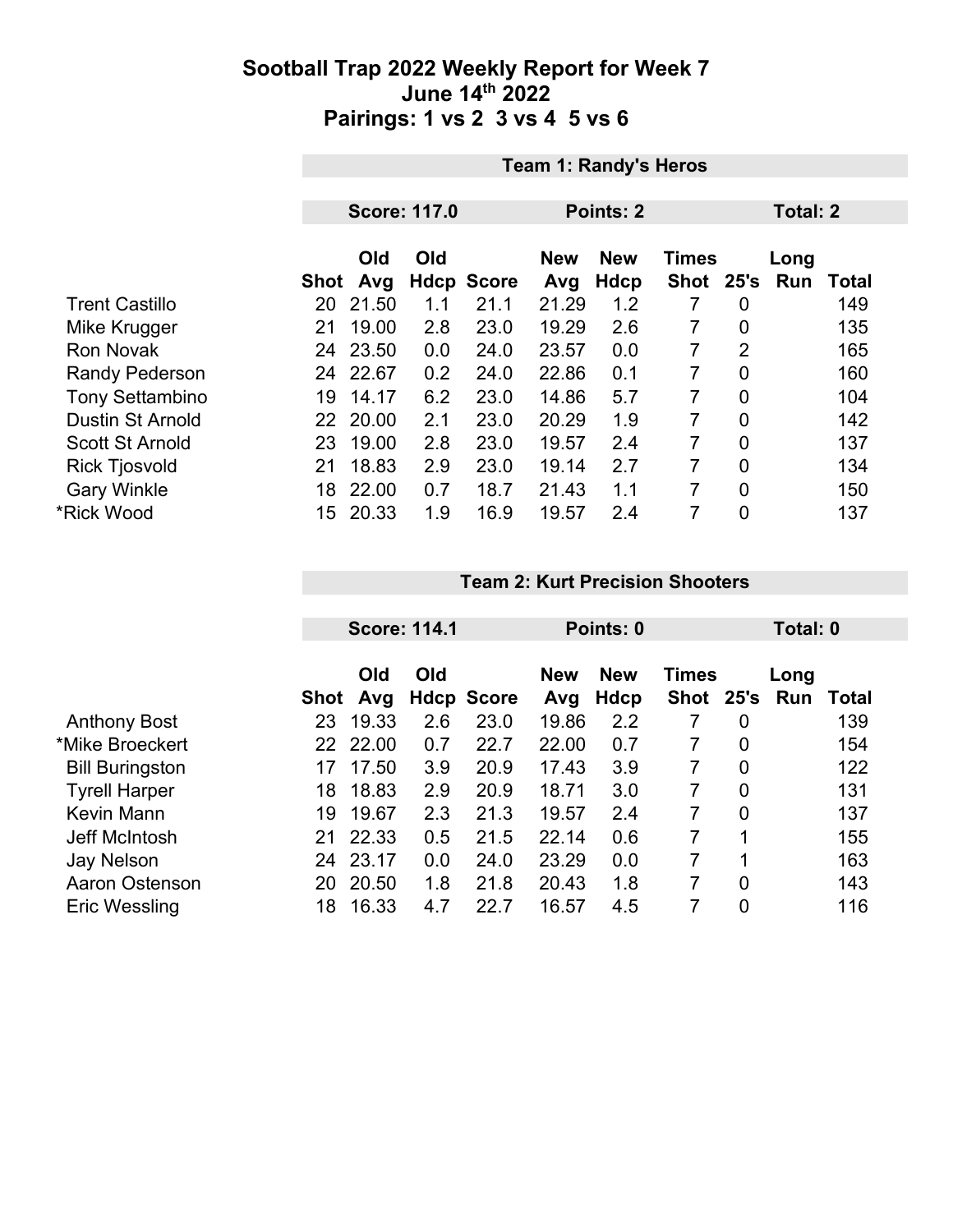|                      |          | <b>Team 3: NTM #1</b> |                     |                   |                   |                    |              |                |                       |       |
|----------------------|----------|-----------------------|---------------------|-------------------|-------------------|--------------------|--------------|----------------|-----------------------|-------|
|                      |          |                       | <b>Score: 117.0</b> |                   | Points: 2         |                    |              |                | <b>Total: 2</b>       |       |
|                      | Shot Avg | <b>Old</b>            | Old                 | <b>Hdcp Score</b> | <b>New</b><br>Avg | <b>New</b><br>Hdcp | <b>Times</b> |                | Long<br>Shot 25's Run | Total |
| *Doug Benoit         | 22       | 15.83                 | 5.0                 | 23.0              | 16.71             | 4.4                | 7            | $\overline{0}$ |                       | 117   |
| Eddie E              |          | 23 21.67              | 0.9                 | 23.0              | 21.86             | 0.8                | 7            | 0              |                       | 153   |
| <b>Keith Keith</b>   | 24.      | 18.50                 | 3.2                 | 24.0              | 19.29             | 2.6                | 7            | $\overline{0}$ |                       | 135   |
| Steve Long           |          | 24 22.33              | 0.5                 | 24.0              | 22.57             | 0.3                | 7            | 1              |                       | 158   |
| <b>Steve Pickett</b> |          | 20 21.33              | 1.2                 | 21.2              | 21.14             | 1.3                | 7            | $\overline{0}$ |                       | 148   |
| <b>Zach Pickett</b>  |          | 22 22.00              | 0.7                 | 22.7              | 22.00             | 0.7                | 7            | $\overline{0}$ |                       | 154   |
| Dennis Robyn         | 21       | 17.33                 | 4.0                 | 23.0              | 17.86             | 3.6                | 7            | 0              |                       | 125   |
| Kelly Robyn          | 21       | 19.83                 | 2.2                 | 23.0              | 20.00             | 2.1                | 7            | $\overline{0}$ |                       | 140   |
| <b>Todd Robyn</b>    | 22       | 17.67                 | 3.7                 | 23.0              | 18.29             | 3.3                | 7            | 0              |                       | 128   |

|                         |    |                     |      |                   | Points: 0         |                    |                               |   |      |       |
|-------------------------|----|---------------------|------|-------------------|-------------------|--------------------|-------------------------------|---|------|-------|
|                         |    | <b>Score: 102.1</b> |      |                   |                   |                    | Total: 0                      |   |      |       |
|                         |    | Old<br>Shot Avg     | Old  | <b>Hdcp Score</b> | <b>New</b><br>Avg | <b>New</b><br>Hdcp | <b>Times</b><br>Shot 25's Run |   | Long | Total |
| <b>Barb Dorumsgaard</b> | 18 | 11.50               | 8.1  | 23.0              | 12.43             | 7.4                |                               | 0 |      | 87    |
| <b>Cole Galbraith</b>   | 24 | 23.00               | 0.0  | 24.0              | 23.14             | 0.0                |                               |   |      | 162   |
| *Ryan Malik             | 21 | 19.83               | 2.2  | 23.0              | 20.00             | 2.1                |                               | 0 |      | 140   |
| <b>Vickie Parks</b>     | 3  | 8.17                | 10.4 | 13.4              | 7.43              | 10.9               |                               | 0 |      | 52    |
| <b>Keith Pickett</b>    |    | 20.50               | 1.8  | 18.8              | 20.00             | 2.1                |                               | 0 |      | 140   |

**Team 4: NTM #2**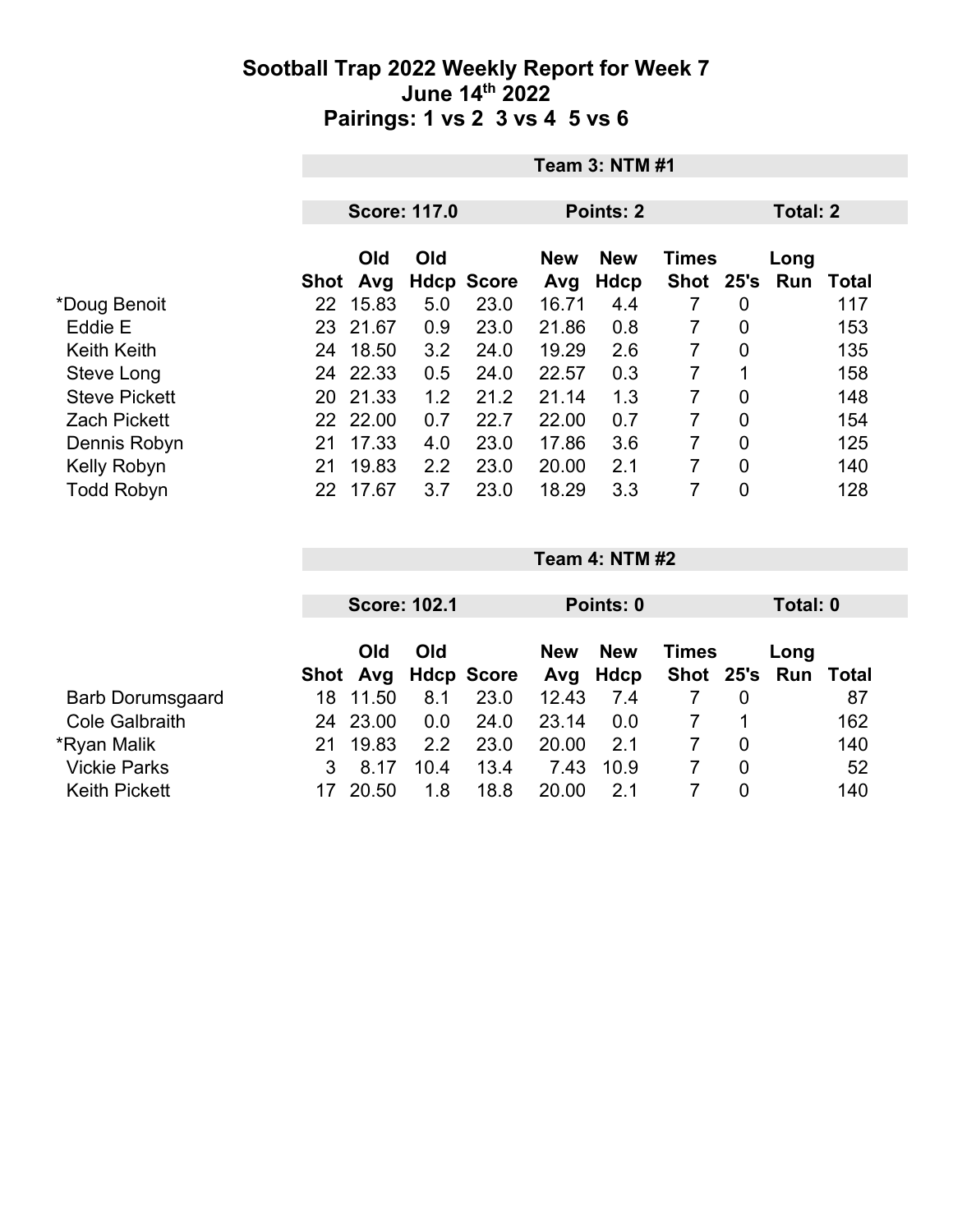|                    |      | <b>Team 5: Northland Cabinets</b> |                     |                   |                   |                    |                           |                |             |              |  |
|--------------------|------|-----------------------------------|---------------------|-------------------|-------------------|--------------------|---------------------------|----------------|-------------|--------------|--|
|                    |      |                                   |                     |                   |                   |                    |                           |                |             |              |  |
|                    |      |                                   | <b>Score: 115.0</b> |                   | Points: 2         |                    |                           |                | Total: 2    |              |  |
|                    | Shot | Old<br>Avg                        | Old                 | <b>Hdcp Score</b> | <b>New</b><br>Avg | <b>New</b><br>Hdcp | <b>Times</b><br>Shot 25's |                | Long<br>Run | <b>Total</b> |  |
| Mike Ash           |      | 18.33                             | 3.3                 |                   | 18.33             | 3.3                | 6                         | 0              |             | 110          |  |
| Peg Beckman        | 13   | 10.33                             | 8.9                 | 21.9              | 10.71             | 8.6                | 7                         | $\overline{0}$ |             | 75           |  |
| *Jeff Johnston     | 22   | 18.33                             | 3.3                 | 23.0              | 18.86             | 2.9                | 7                         | $\overline{0}$ |             | 132          |  |
| <b>Keith Keith</b> |      | 23 23.67                          | 0.0                 | 23.0              | 23.57             | 0.0                | 7                         | 0              |             | 165          |  |
| Nancy LuJan        | 11   | 14.50                             | 6.0                 | 17.0              | 14.00             | 6.3                | 7                         | $\overline{0}$ |             | 98           |  |
| <b>Kevin Mark</b>  | 23   | 20.60                             | 1.7                 | 23.0              | 21.00             | 1.4                | 6                         | $\overline{0}$ |             | 126          |  |
| <b>Mark OBrien</b> | 17   | 19.67                             | 2.3                 | 19.3              | 19.29             | 2.6                | 7                         | 0              |             | 135          |  |
| Mike Pepek         | 21   | 20.17                             | 2.0                 | 23.0              | 20.29             | 1.9                | 7                         | $\overline{0}$ |             | 142          |  |
| Dave Sampson       | 21   | 21.50                             | 1.1                 | 22.1              | 21.43             | 1.1                | 7                         | $\overline{0}$ |             | 150          |  |
| Denis Wesenberg    | 22   | 19.00                             | 2.8                 | 23.0              | 19.43             | 2.5                | 7                         | $\overline{0}$ |             | 136          |  |

| Team 6: League average |                     |                                                  |  |           |       |          |          |  |
|------------------------|---------------------|--------------------------------------------------|--|-----------|-------|----------|----------|--|
|                        |                     |                                                  |  |           |       |          |          |  |
|                        | <b>Score: 113.0</b> |                                                  |  | Points: 0 |       |          | Total: 0 |  |
| <b>Old</b>             | Old                 | Shot Avg Hdcp Score Avg Hdcp Shot 25's Run Total |  | New New   | Times | $\left($ | Long     |  |

Super Shooters: None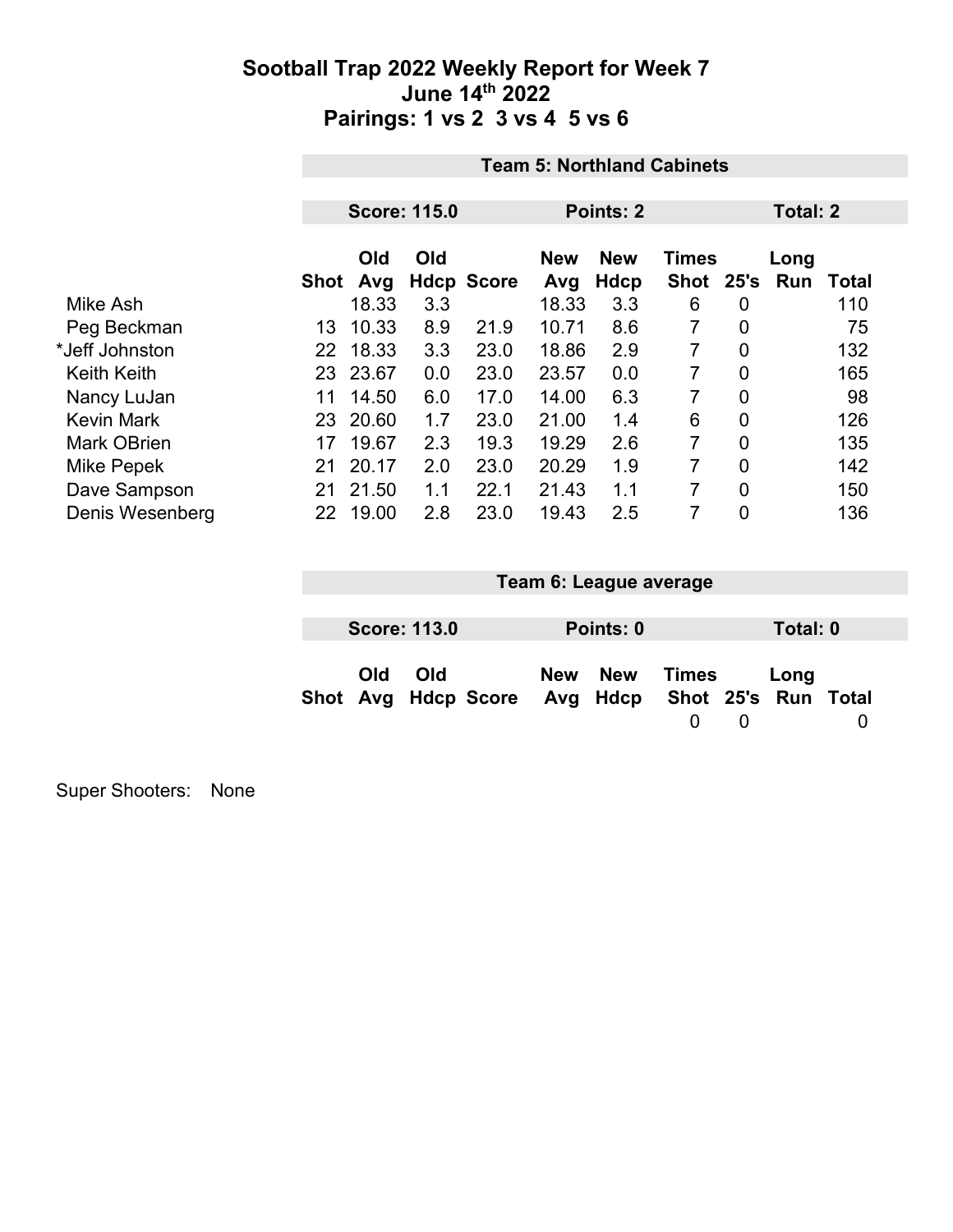## **Sootball Trap 2022 Team Standings through week 7**

| Team 5              | <b>Northland Cabinets</b>      | 2.0 |                                               |
|---------------------|--------------------------------|-----|-----------------------------------------------|
| Team 3              | <b>NTM #1</b>                  | 2.0 |                                               |
| <mark>Team 1</mark> | <b>Randy's Heros</b>           | 2.0 | <b>WINNER OF THE FIRST 3RD WITH 117 SCORE</b> |
| Team 6              | League average                 | 0.0 |                                               |
| Team 4              | <b>NTM#2</b>                   | 0.0 |                                               |
| Team 2              | <b>Kurt Precision Shooters</b> | 0.0 |                                               |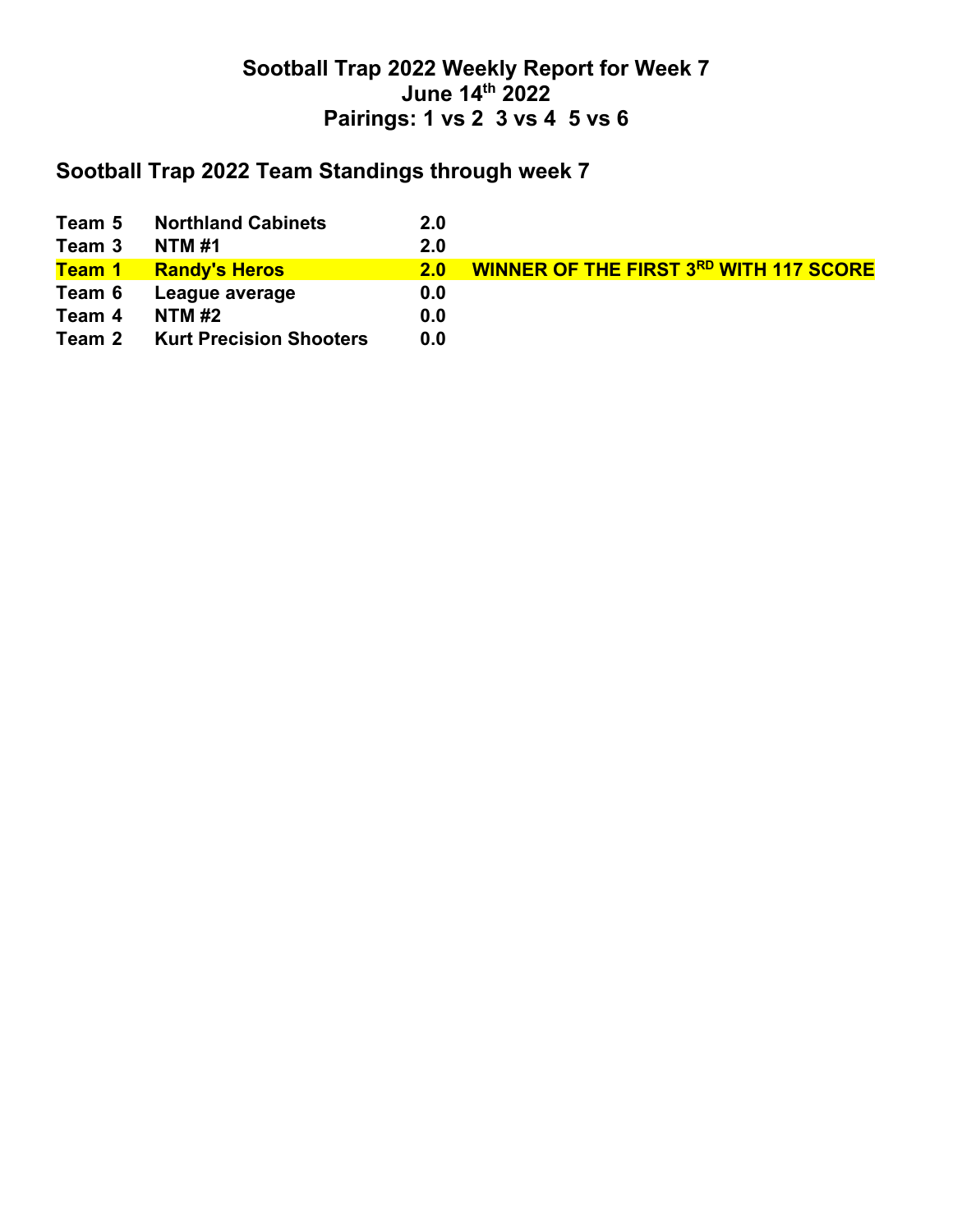# **Sootball Trap 2022 Total Target Leaders Through Week 7**

| Shooter                 | Total |       |                | Avg Rounds Straights Team |                                |
|-------------------------|-------|-------|----------------|---------------------------|--------------------------------|
| <b>Ron Novak</b>        | 165   | 23.57 | 7              | $\overline{2}$            | Randy's Heros                  |
| <b>Keith Keith</b>      | 165   | 23.57 | 7              | $\mathbf 0$               | <b>Northland Cabinets</b>      |
| <b>Jay Nelson</b>       | 163   | 23.29 | $\overline{7}$ | 1                         | <b>Kurt Precision Shooters</b> |
| <b>Cole Galbraith</b>   | 162   | 23.14 | $\overline{7}$ | 1                         | NTM $#2$                       |
| <b>Randy Pederson</b>   | 160   | 22.86 | $\overline{7}$ | 0                         | Randy's Heros                  |
| Steve Long              | 158   | 22.57 | $\overline{7}$ | 1                         | NTM #1                         |
| <b>Jeff McIntosh</b>    | 155   | 22.14 | $\overline{7}$ | 1                         | <b>Kurt Precision Shooters</b> |
| <b>Mike Broeckert</b>   | 154   | 22.00 | $\overline{7}$ | 0                         | <b>Kurt Precision Shooters</b> |
| <b>Zach Pickett</b>     | 154   | 22.00 | $\overline{7}$ | 0                         | <b>NTM#1</b>                   |
| Eddie E                 | 153   | 21.86 | $\overline{7}$ | $\pmb{0}$                 | <b>NTM#1</b>                   |
| <b>Gary Winkle</b>      | 150   | 21.43 | $\overline{7}$ | 0                         | Randy's Heros                  |
| Dave Sampson            | 150   | 21.43 | $\overline{7}$ | 0                         | <b>Northland Cabinets</b>      |
| <b>Trent Castillo</b>   | 149   | 21.29 | $\overline{7}$ | 0                         | Randy's Heros                  |
| <b>Steve Pickett</b>    | 148   | 21.14 | $\overline{7}$ | $\pmb{0}$                 | NTM #1                         |
| <b>Aaron Ostenson</b>   | 143   | 20.43 | $\overline{7}$ | $\mathbf 0$               | <b>Kurt Precision Shooters</b> |
| Mike Pepek              | 142   | 20.29 | $\overline{7}$ | $\pmb{0}$                 | <b>Northland Cabinets</b>      |
| <b>Dustin St Arnold</b> | 142   | 20.29 | $\overline{7}$ | 0                         | Randy's Heros                  |
| Kelly Robyn             | 140   | 20.00 | $\overline{7}$ | $\pmb{0}$                 | <b>NTM#1</b>                   |
| <b>Keith Pickett</b>    | 140   | 20.00 | $\overline{7}$ | 0                         | <b>NTM#2</b>                   |
| <b>Ryan Malik</b>       | 140   | 20.00 | $\overline{7}$ | 0                         | <b>NTM #2</b>                  |
| <b>Anthony Bost</b>     | 139   | 19.86 | $\overline{7}$ | 0                         | <b>Kurt Precision Shooters</b> |
| <b>Rick Wood</b>        | 137   | 19.57 | $\overline{7}$ | 0                         | Randy's Heros                  |
| <b>Scott St Arnold</b>  | 137   | 19.57 | 7              | 0                         | Randy's Heros                  |
| <b>Kevin Mann</b>       | 137   | 19.57 | $\overline{7}$ | 0                         | <b>Kurt Precision Shooters</b> |
| Denis Wesenberg         | 136   | 19.43 | $\overline{7}$ | 0                         | <b>Northland Cabinets</b>      |
| Mike Krugger            | 135   | 19.29 | $\overline{7}$ | 0                         | Randy's Heros                  |
| <b>Mark OBrien</b>      | 135   | 19.29 | $\overline{7}$ | 0                         | <b>Northland Cabinets</b>      |
| <b>Keith Keith</b>      | 135   | 19.29 | $\overline{7}$ | 0                         | <b>NTM#1</b>                   |
| <b>Rick Tjosvold</b>    | 134   | 19.14 | 7              | 0                         | Randy's Heros                  |
| Jeff Johnston           | 132   | 18.86 | 7              | 0                         | <b>Northland Cabinets</b>      |
| <b>Tyrell Harper</b>    | 131   | 18.71 | 7              | 0                         | <b>Kurt Precision Shooters</b> |
| <b>Todd Robyn</b>       | 128   | 18.29 | $\overline{7}$ | 0                         | <b>NTM#1</b>                   |
| <b>Kevin Mark</b>       | 126   | 21.00 | 6              | 0                         | <b>Northland Cabinets</b>      |
| Dennis Robyn            | 125   | 17.86 | $\overline{7}$ | 0                         | <b>NTM#1</b>                   |
| <b>Bill Buringston</b>  | 122   | 17.43 | $\overline{7}$ | 0                         | <b>Kurt Precision Shooters</b> |
| Doug Benoit             | 117   | 16.71 | $\overline{7}$ | 0                         | <b>NTM#1</b>                   |
| <b>Eric Wessling</b>    | 116   | 16.57 | $\overline{7}$ | 0                         | <b>Kurt Precision Shooters</b> |
| Mike Ash                | 110   | 18.33 | 6              | 0                         | <b>Northland Cabinets</b>      |